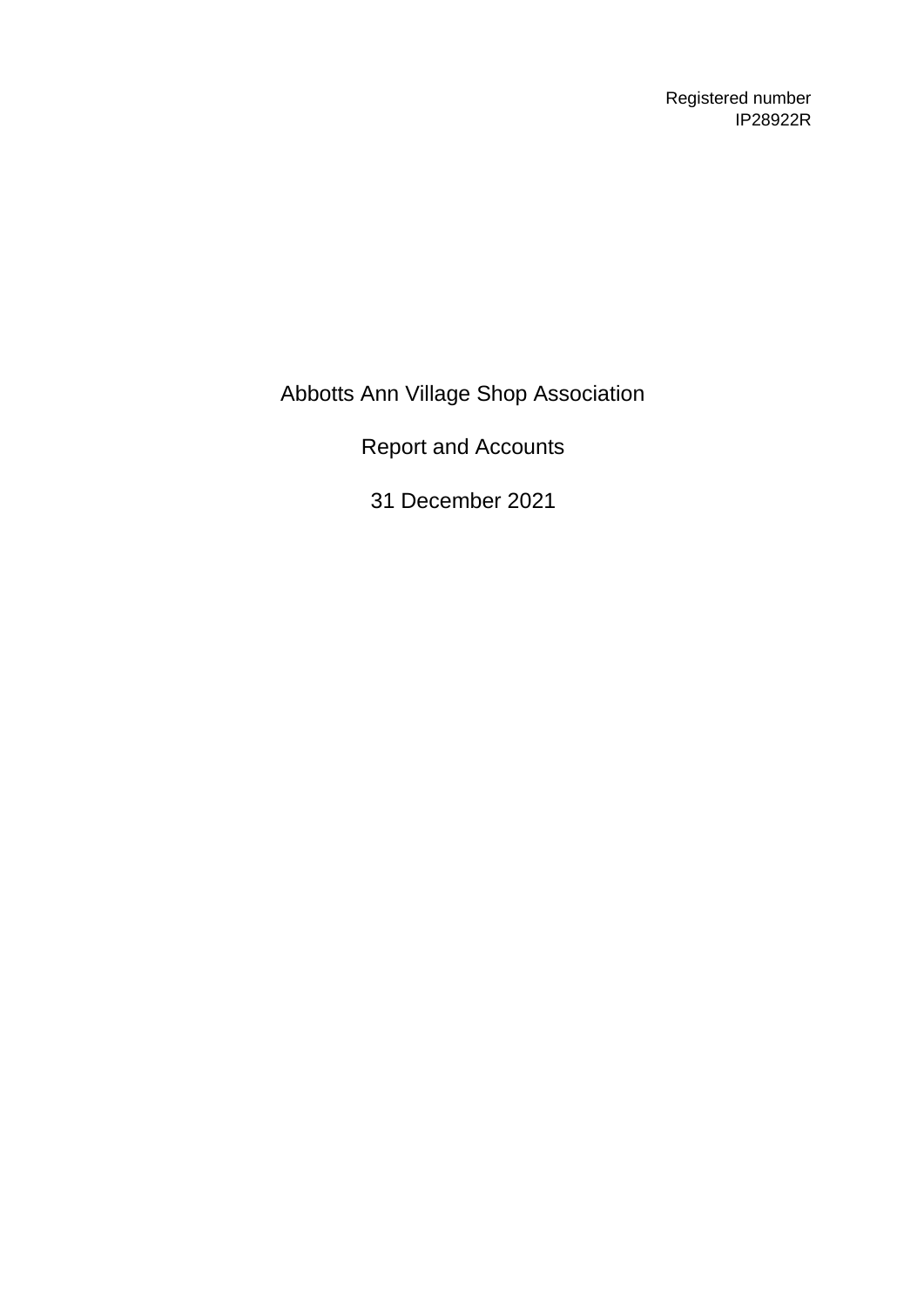## **Abbotts Ann Village Shop Association Registered number: IP28922R Committees' Report**

The committee present their report and accounts for the year ended 31 December 2021.

#### **Principal activities**

The company's principal activity during the year continued to be the provision of a village shop.

This report was approved by the board on 5 June 2022 and signed on its behalf.

………………………………………………… Chris Davis Chairman

Duck Street Abbotts Ann Andover **Hants** SP11 7AZ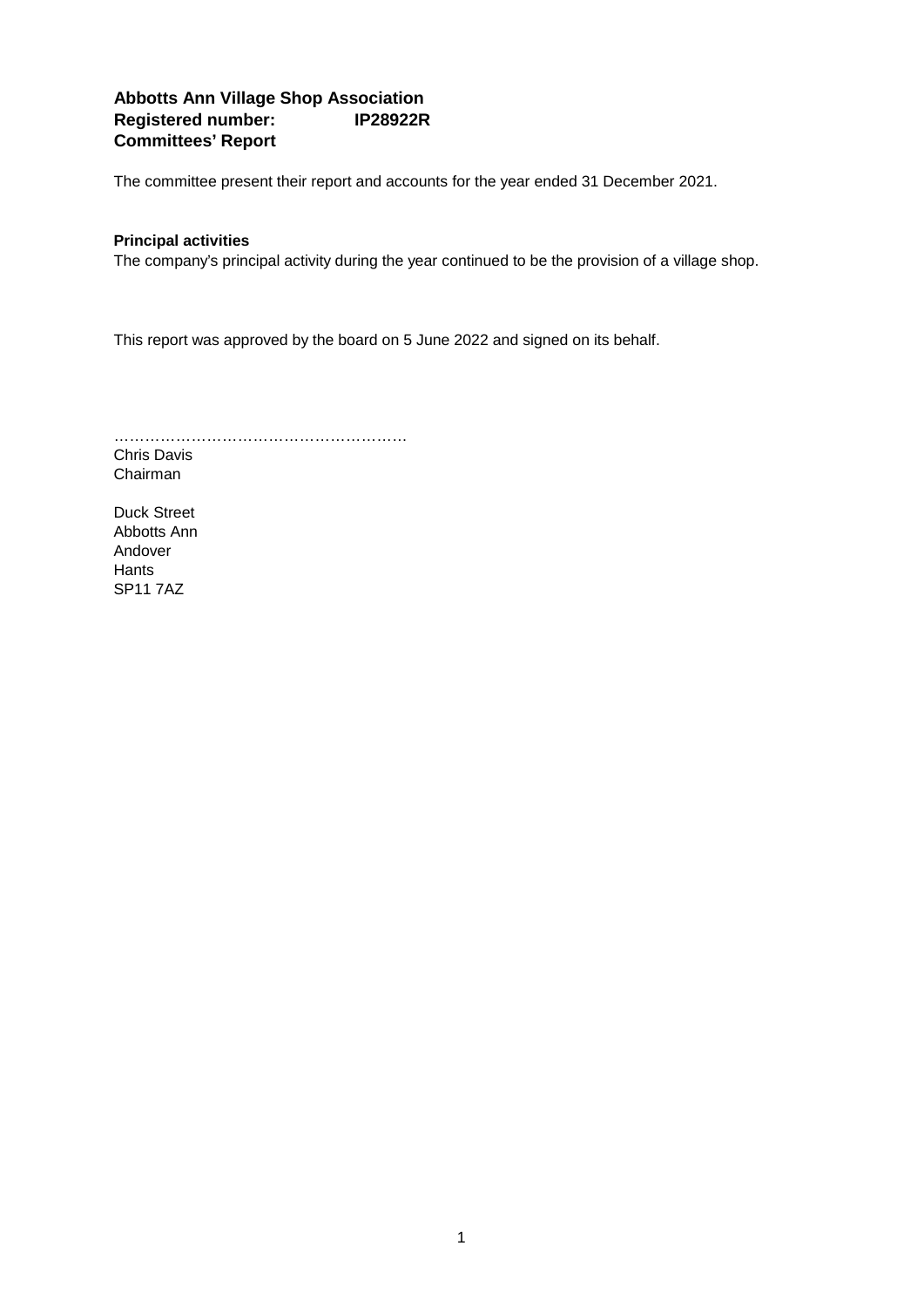# **Abbotts Ann Village Shop Association Profit and Loss Account for the year ended 31 December 2021**

|                                               | 2021       | 2020      |
|-----------------------------------------------|------------|-----------|
|                                               | £          | £         |
| Turnover                                      | 203,973    | 214,647   |
| Cost of sales                                 | (152, 245) | (171,004) |
| <b>Gross profit</b>                           | 51,728     | 43,643    |
| Administrative expenses                       | (71, 893)  | (47, 718) |
| Other operating income                        | 20,805     | 21,413    |
| <b>Operating profit</b>                       | 640        | 17,338    |
| Loss on the disposal of tangible fixed assets | (3,360)    |           |
| (Loss)/profit before taxation                 | (2,720)    | 17,338    |
| Tax on (loss)/profit                          | 10         | (2,200)   |
| (Loss)/profit for the financial year          | (2,710)    | 15,138    |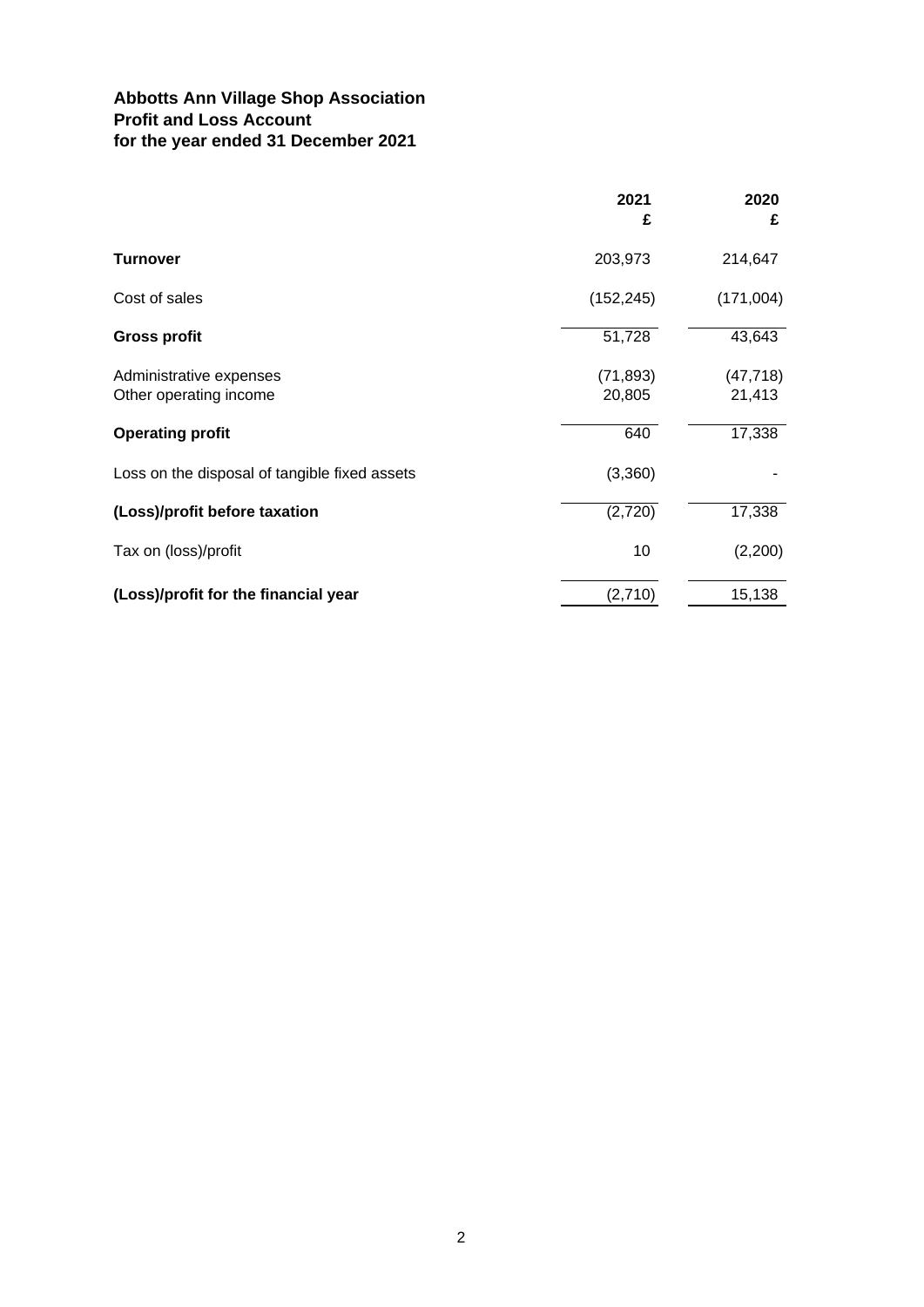#### **Abbotts Ann Village Shop Association Registered number: Balance Sheet as at 31 December 2021**

|                                       | <b>Notes</b>   |         | 2021<br>£ |         | 2020<br>£ |
|---------------------------------------|----------------|---------|-----------|---------|-----------|
| <b>Fixed assets</b>                   |                |         |           |         |           |
| Tangible assets                       | $\overline{2}$ |         | 183,677   |         | 190,933   |
| <b>Current assets</b>                 |                |         |           |         |           |
| <b>Stocks</b>                         |                | 14,250  |           | 13,167  |           |
| <b>Debtors</b>                        | 3              | 746     |           | 5,836   |           |
| Cash at bank and in hand              |                | 30,980  |           | 28,531  |           |
|                                       |                | 45,976  |           | 47,534  |           |
| <b>Creditors: amounts falling due</b> |                |         |           |         |           |
| within one year                       | 4              | (7,591) |           | (8,609) |           |
| <b>Net current assets</b>             |                |         | 38,385    |         | 38,925    |
| <b>Total assets less current</b>      |                |         |           |         |           |
| liabilities                           |                |         | 222,062   |         | 229,858   |
| <b>Creditors: amounts falling due</b> |                |         |           |         |           |
| after more than one year              | 5              |         | (7, 389)  |         | (12, 475) |
|                                       |                |         |           |         |           |
| <b>Net assets</b>                     |                |         | 214,673   |         | 217,383   |
| <b>Capital and reserves</b>           |                |         |           |         |           |
| Called up share capital               |                |         | 4,230     |         | 4,230     |
| Profit and loss account               |                |         | 210,443   |         | 213,153   |
| Shareholders' funds                   |                |         | 214,673   |         | 217,383   |

The officers of the management committee acknowledge their responsibilities for:

(i) ensuring that the society keeps proper accounting records which comply with Section 75 of the Cooperative and Community Benefit Societies Act 2014 (the Act),

(ii) establishing and maintaining a satisfactory system of its books of account, its cash holdings and all its receipts and remittances in order to comply with section 75 of the Act, and

(iii) preparing financial statements which give a true and fair view of the state of affairs of the society as at the end of the financial year and of its surplus for the financial year in accordance with the requirements of section 79 and 80, and which otherwise comply with the requirements of the act relating to financial statements, so far as they apply to the society.

Approved by the committee on 5 June 2022

…………………………………………………………….. Chris Davis Chairman

Lynn Lucas **Secretary** ……………………………………………………………..

Michael Bird<br>Committee Member - Treasurer Committee Member - Treasurer ……………………………………………………………..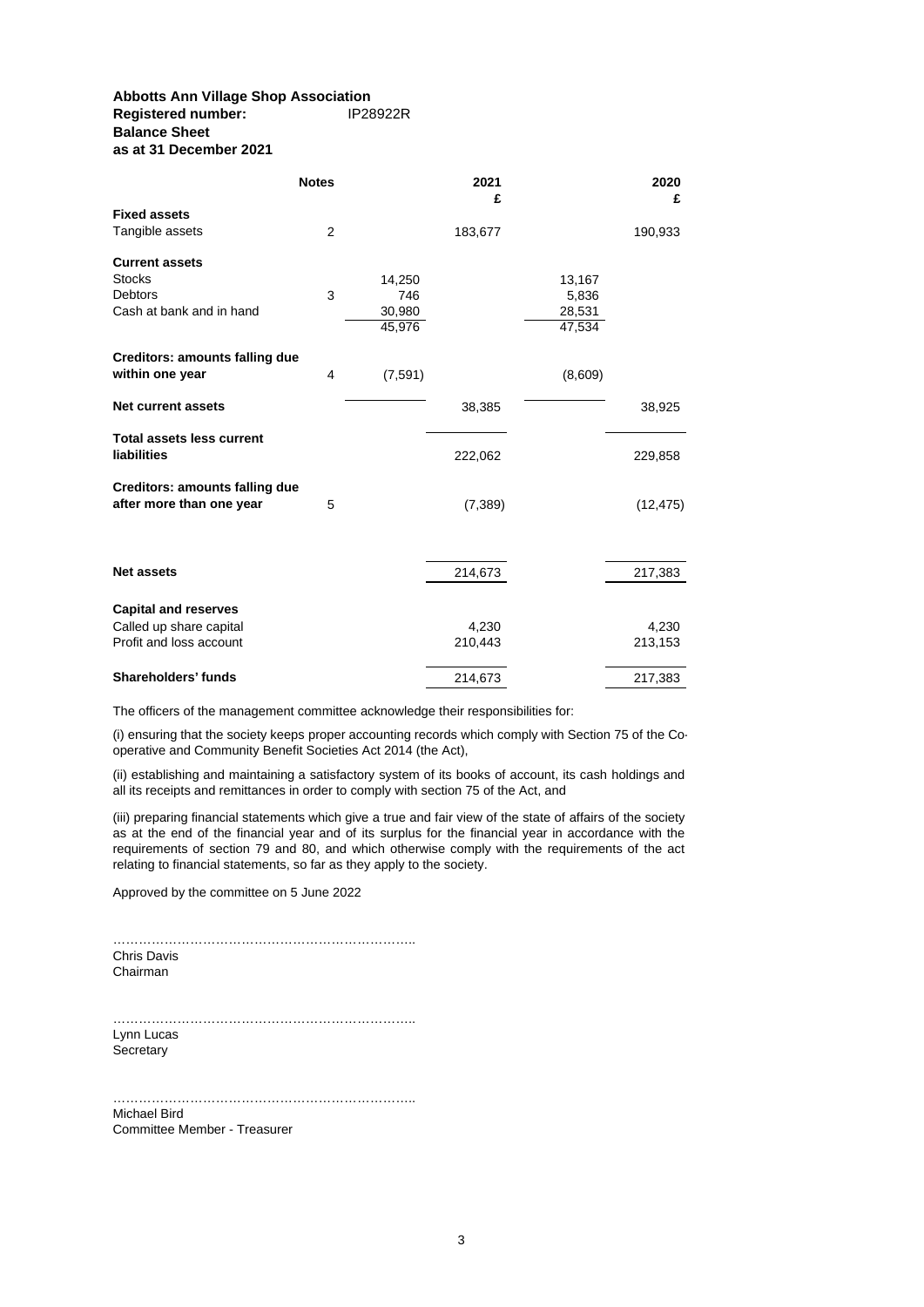# **Abbotts Ann Village Shop Association Statement of Changes in Equity for the year ended 31 December 2021**

|                               | <b>Share</b><br>capital | <b>Share</b><br>premium | Re-<br>valuation<br>reserve  | <b>Profit</b><br>and loss<br>account | <b>Total</b> |
|-------------------------------|-------------------------|-------------------------|------------------------------|--------------------------------------|--------------|
|                               | £                       | £                       | £                            | £                                    | £            |
| At 1 January 2020             | 4,230                   |                         | $\qquad \qquad \blacksquare$ | 198,015                              | 202,245      |
| Profit for the financial year |                         |                         |                              | 15,138                               | 15,138       |
| At 31 December 2020           | 4,230                   |                         | $\blacksquare$               | 213,153                              | 217,383      |
| At 1 January 2021             | 4,230                   |                         | $\overline{\phantom{a}}$     | 213,153                              | 217,383      |
| Loss for the financial year   |                         |                         |                              | (2,710)                              | (2,710)      |
| At 31 December 2021           | 4,230                   |                         | ٠                            | 210,443                              | 214,673      |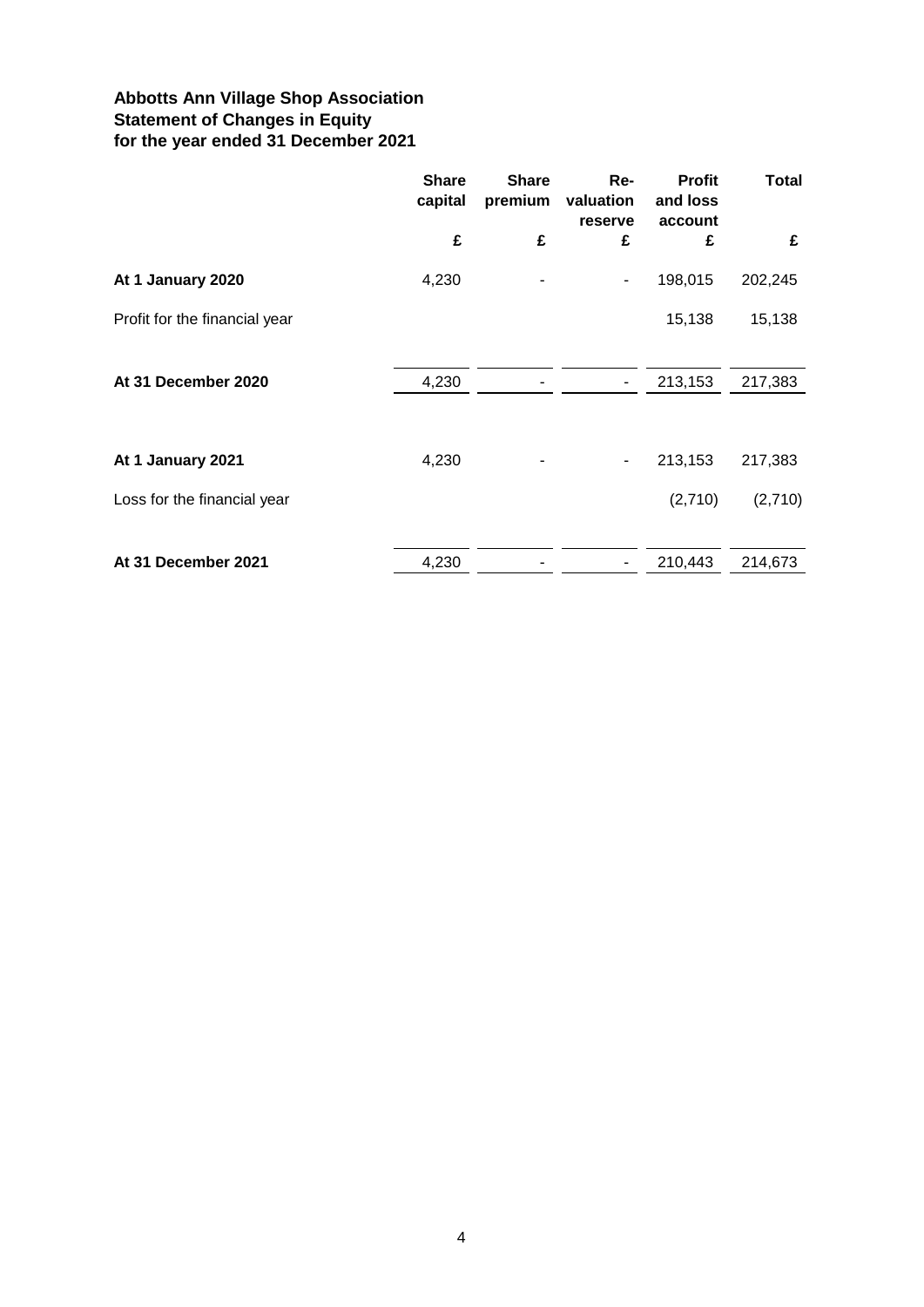### **Abbotts Ann Village Shop Association Notes to the Accounts for the year ended 31 December 2021**

#### **1 Accounting policies**

#### *Basis of preparation*

The accounts have been prepared under the historical cost convention and in accordance with FRS 102, The Financial Reporting Standard applicable in the UK and Republic of Ireland (as applied to small entities by section 1A of the standard).

#### *Turnover*

Turnover is measured at the fair value of the consideration received or receivable, net of discounts and value added taxes. Turnover includes revenue earned from the sale of goods and from the rendering of services. Turnover from the sale of goods is recognised when the significant risks and rewards of ownership of the goods have transferred to the buyer. Turnover from the rendering of services is recognised by reference to the stage of completion of the contract. The stage of completion of a contract is measured by comparing the costs incurred for work performed to date to the total estimated contract costs.

#### *Tangible fixed assets*

Tangible fixed assets are measured at cost less accumulative depreciation and any accumulative impairment losses. Depreciation is provided on all tangible fixed assets, other than freehold land, at rates calculated to write off the cost, less estimated residual value, of each asset evenly over its expected useful life, as follows:

| Leasehold land and buildings            | Nil - the committee is of the opinion that the<br>residual value of the asset is at least equal to<br>its cost. |
|-----------------------------------------|-----------------------------------------------------------------------------------------------------------------|
| Plant and machinery                     | over 5 years                                                                                                    |
| Fixtures, fittings, tools and equipment | 10% straight line on cost                                                                                       |

#### *Stocks*

Stocks are measured at the lower of cost and estimated selling price less costs to complete and sell. Cost is determined using the first in first out method. The carrying amount of stock sold is recognised as an expense in the period in which the related revenue is recognised.

#### *Debtors*

Short term debtors are measured at transaction price (which is usually the invoice price), less any impairment losses for bad and doubtful debts. Loans and other financial assets are initially recognised at transaction price including any transaction costs and subsequently measured at amortised cost determined using the effective interest method, less any impairment losses for bad and doubtful debts.

#### *Creditors*

Short term creditors are measured at transaction price (which is usually the invoice price). Loans and other financial liabilities are initially recognised at transaction price net of any transaction costs and subsequently measured at amortised cost determined using the effective interest method.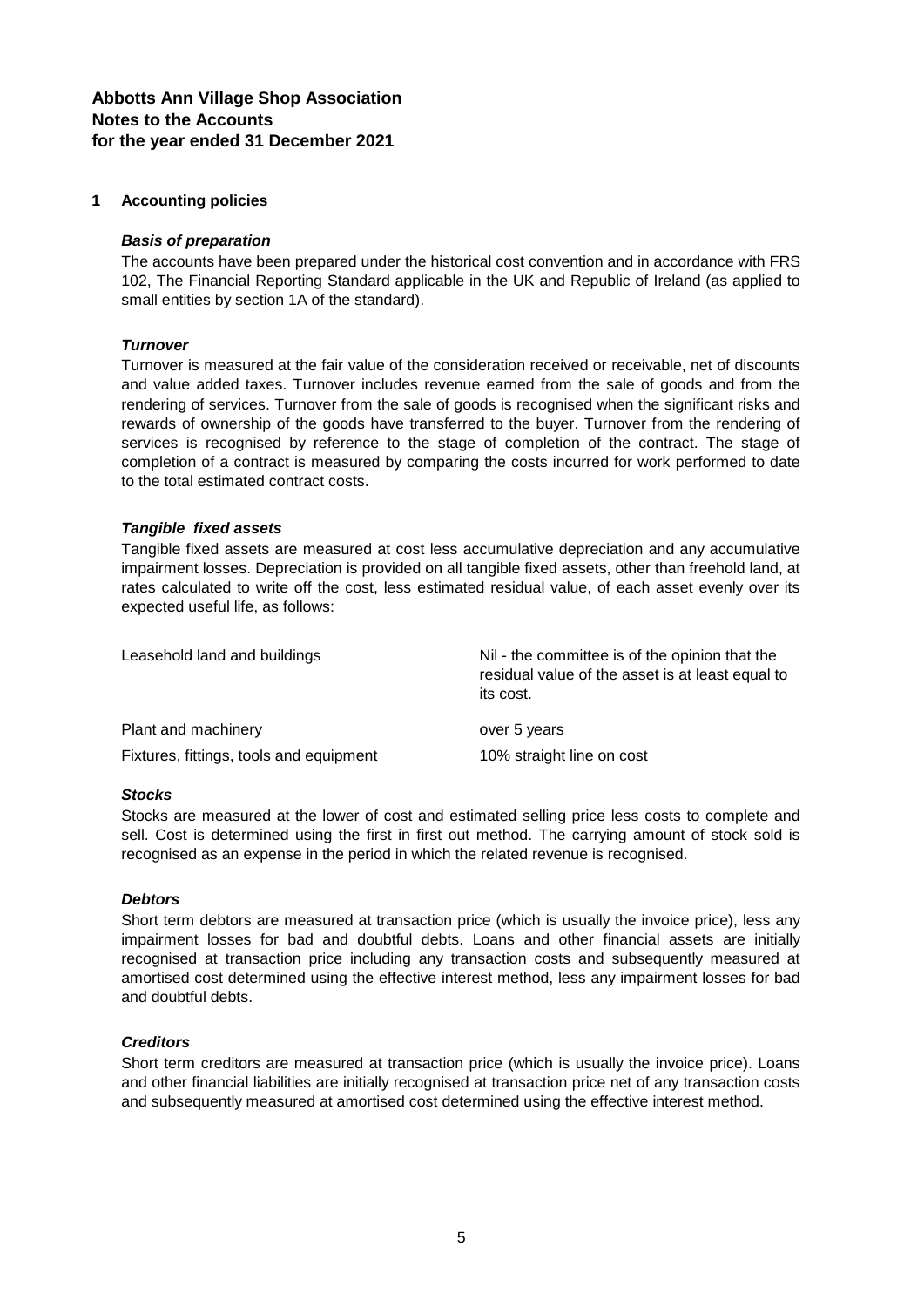# **Abbotts Ann Village Shop Association Notes to the Accounts for the year ended 31 December 2021**

### *Pensions*

Contributions to defined contribution plans are expensed in the period to which they relate.

### **2 Tangible fixed assets**

|   | i angibio naoa assots                                    | <b>Land and</b><br>buildings<br>£ | <b>Plant and</b><br>machinery<br>etc<br>£ | <b>Total</b><br>£          |
|---|----------------------------------------------------------|-----------------------------------|-------------------------------------------|----------------------------|
|   | Cost                                                     |                                   |                                           |                            |
|   | At 1 January 2021<br><b>Disposals</b>                    | 179,247                           | 75,219<br>(9, 459)                        | 254,466<br>(9, 459)        |
|   | At 31 December 2021                                      | 179,247                           | 65,760                                    | 245,007                    |
|   | <b>Depreciation</b>                                      |                                   |                                           |                            |
|   | At 1 January 2021<br>Charge for the year<br>On disposals |                                   | 63,533<br>3,766<br>(5,969)                | 63,533<br>3,766<br>(5,969) |
|   | At 31 December 2021                                      |                                   | 61,330                                    | 61,330                     |
|   | Net book value                                           |                                   |                                           |                            |
|   | At 31 December 2021                                      | 179,247                           | 4,430                                     | 183,677                    |
|   | At 31 December 2020                                      | 179,247                           | 11,686                                    | 190,933                    |
| 3 | <b>Debtors</b>                                           |                                   | 2021                                      | 2020                       |
|   |                                                          |                                   | £                                         | £                          |
|   | Trade debtors                                            |                                   |                                           | 326                        |
|   | Other debtors                                            |                                   | 746                                       | 5,510                      |
|   |                                                          |                                   | 746                                       | 5,836                      |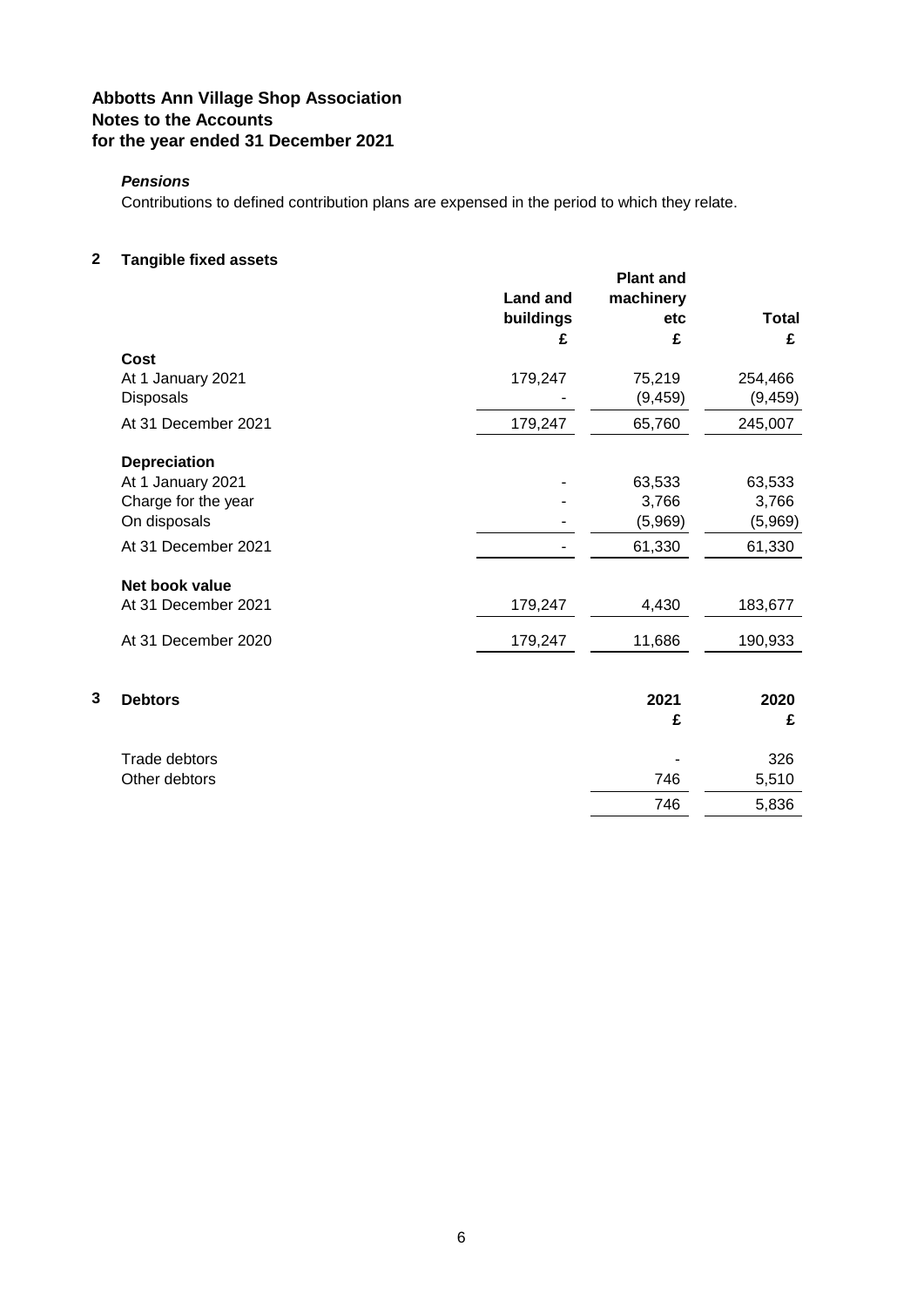### **Abbotts Ann Village Shop Association Notes to the Accounts for the year ended 31 December 2021**

| 4 | Creditors: amounts falling due within one year | 2021<br>£ | 2020<br>£ |
|---|------------------------------------------------|-----------|-----------|
|   | Trade creditors                                | 5,592     | 3,599     |
|   | Grants received                                | 589       | 1,873     |
|   | Taxation and social security costs             | 473       | 2,200     |
|   | Other creditors                                | 937       | 937       |
|   |                                                | 7,591     | 8,609     |
| 5 | Creditors: amounts falling due after one year  | 2021      | 2020      |
|   |                                                | £         | £         |
|   | Grants received                                | 989       | 6,075     |
|   | Debenture loans                                | 6,400     | 6,400     |
|   |                                                | 7,389     | 12,475    |

#### **6 Other information**

Duck Street Abbotts Ann Andover **Hants** Abbotts Ann Village Shop Association is registered under the Co-operative and Community Benefit Society Act 2014. Its registered office is:

SP11 7AZ

In accordance with the rules of the association, shares to the value of £10 each are issued to persons upon admission to membership of the association.

On winding up or the dissolution of the association any surplus of assts over liabilites will transferred to such organisation, or organisations, having objects similar to, or compatible with those of the Association, as may be decided by the members at or before the time of winding up or dissolution or, in so far as as the assets are not so transferred then to some charitable organisation.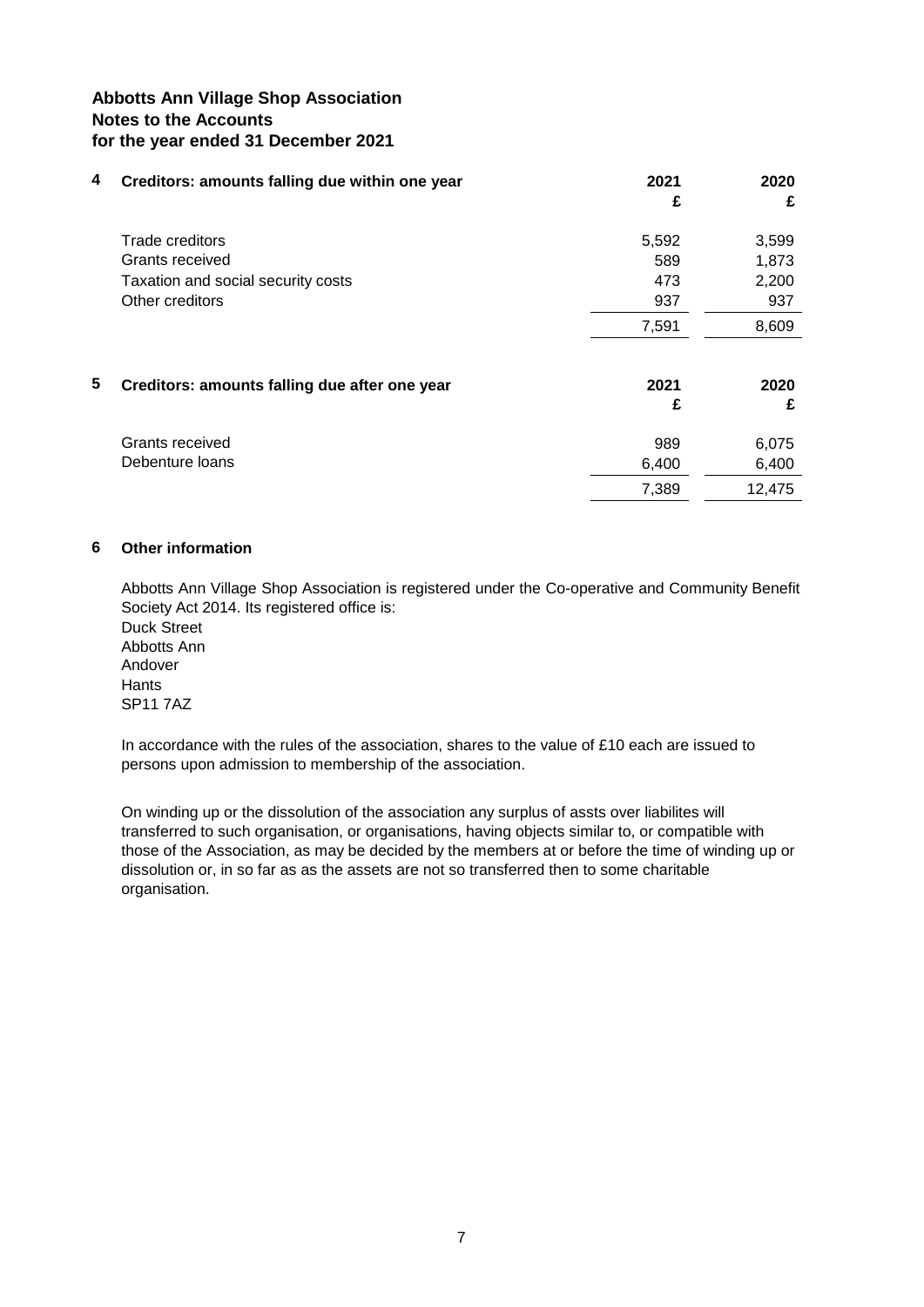# **Abbotts Ann Village Shop Association Detailed profit and loss account for the year ended 31 December 2021**

*This schedule does not form part of the statutory accounts*

|                                                   | 2021<br>£           | 2020<br>£           |
|---------------------------------------------------|---------------------|---------------------|
| <b>Sales</b>                                      | 203,973             | 214,647             |
| Cost of sales                                     | (152, 245)          | (171,004)           |
| <b>Gross profit</b>                               | 51,728              | 43,643              |
| Administrative expenses<br>Other operating income | (71, 893)<br>20,805 | (47, 718)<br>21,413 |
| <b>Operating profit</b>                           | 640                 | 17,338              |
| Loss on the disposal of tangible fixed assets     | (3,360)             |                     |
| (Loss)/profit before tax                          | (2,720)             | 17,338              |